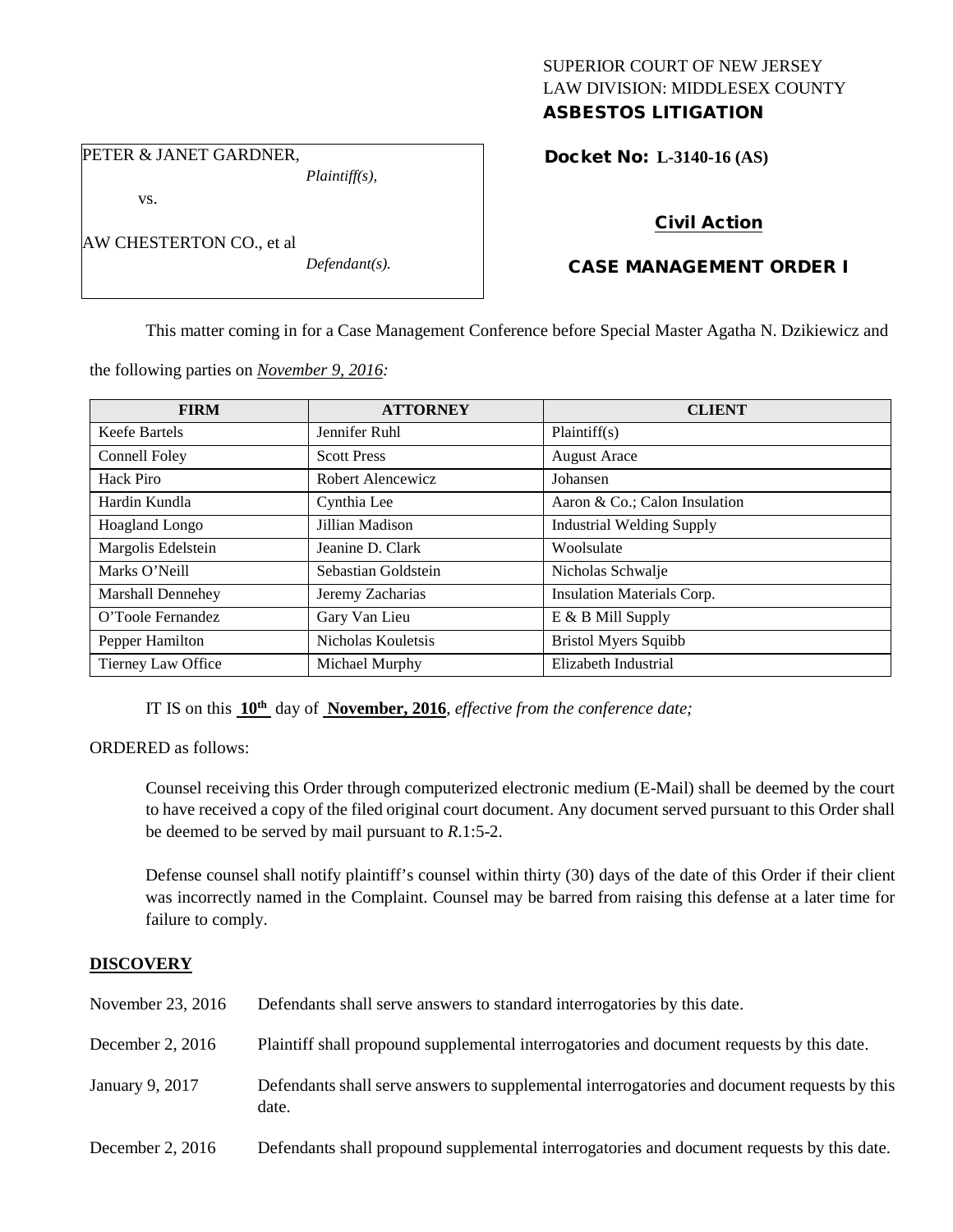| January 9, 2017   | Plaintiff shall serve answers to supplemental interrogatories and document requests by this<br>date.                                                                                                        |
|-------------------|-------------------------------------------------------------------------------------------------------------------------------------------------------------------------------------------------------------|
| February 17, 2017 | Fact discovery, including depositions, shall be completed by this date. Plaintiff's counsel shall<br>contact the Special Master within one week of this deadline if all fact discovery is not<br>completed. |
| February 17, 2017 | Depositions of corporate representatives shall be completed by this date.                                                                                                                                   |

### **EARLY SETTLEMENT**

February 24, 2017 Settlement demands shall be served on all counsel and the Special Master by this date.

#### **SUMMARY JUDGMENT MOTION PRACTICE**

- February 17, 2017 Plaintiff's counsel shall advise, in writing, of intent not to oppose motions by this date.
- March 3, 2017 Summary judgment motions shall be filed no later than this date.
- March 31, 2017 Last return date for summary judgment motions.

### **MEDICAL DEFENSE**

- November 30, 2016 Defendants shall forward medical authorizations to plaintiff's counsel by this date.
- December 9, 2016 Plaintiff shall serve executed medical authorizations by this date.
- March 17, 2017 Plaintiff shall serve medical expert reports by this date.
- March 17, 2017 Upon request by defense counsel, plaintiff is to arrange for the transfer of pathology specimens and x-rays, if any, by this date.
- April 28, 2017 Defendants shall identify its medical experts and serve medical reports, if any, by this date. **In addition, defendants shall notify plaintiff's counsel (as well as all counsel of record) of a joinder in an expert medical defense by this date.**

#### **LIABILITY EXPERT REPORTS**

- March 17, 2017 Plaintiff shall identify its liability experts and serve liability expert reports or a certified expert statement by this date or waive any opportunity to rely on liability expert testimony.
- April 28, 2017 Defendants shall identify its liability experts and serve liability expert reports, if any, by this date or waive any opportunity to rely on liability expert testimony.

## **ECONOMIST EXPERT REPORTS**

March 17, 2017 Plaintiff shall identify its expert economists and serve expert economist report(s), if any, by this date or waive any opportunity to rely on economic expert testimony. April 28, 2017 Defendants shall identify its expert economists and serve expert economist report(s), if any, by this date or waive any opportunity to rely on economic expert testimony.

\_\_\_\_\_\_\_\_\_\_\_\_\_\_\_\_\_\_\_\_\_\_\_\_\_\_\_\_\_\_\_\_\_\_\_\_\_\_\_\_\_\_\_\_\_\_\_\_\_\_\_\_\_\_\_\_\_\_\_\_\_\_\_\_\_\_\_\_\_\_\_\_\_\_\_\_\_\_\_\_\_\_\_\_\_\_\_\_\_\_\_\_\_\_\_\_\_\_\_\_\_\_\_\_\_\_\_\_\_\_